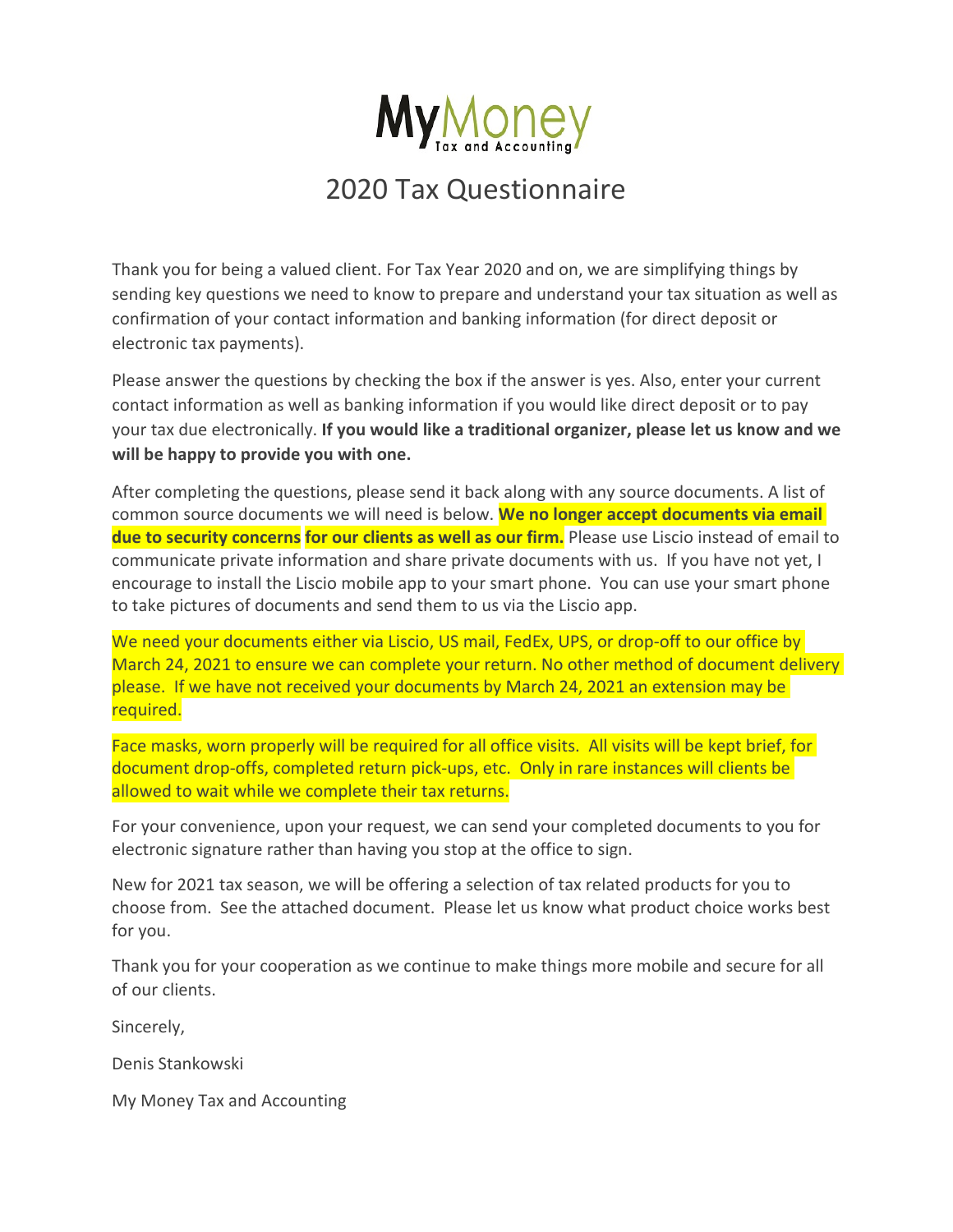Common Source Documents:

- $\bullet$  W-2
- 1099-NEC (1099 MISC) Non-Employee Compensation
- 1099-Int Interest Income
- 1099-Div Dividend Income
- 1099-G Income Through Government Agency (ie Unemployment)
- 1099-R Retirement Income
- 1099-B Brokerage Statement
- 1099-SA Social Security Benefits
- 1095-A Federal Healthcare Marketplace
- Charitable Donations
- 1098-Mortgage Interest Statement
- Childcare Expense Statement
- Property Tax Statement
- $\bullet$  K-1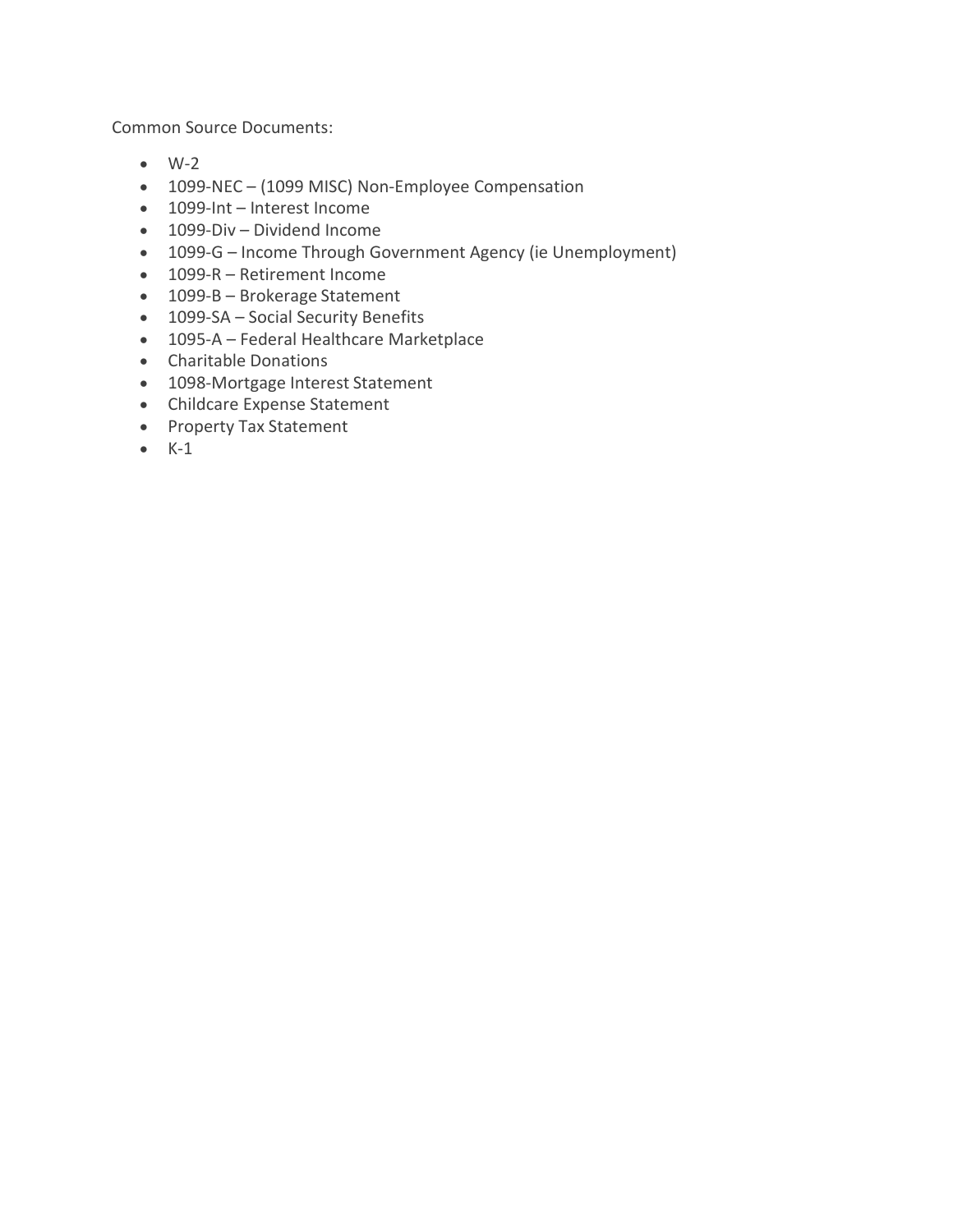## **Please Complete the Following**

| Name:                                   |                     |
|-----------------------------------------|---------------------|
| Address:                                |                     |
| Phone Number:                           |                     |
| Preferred Taxpayer Email:               |                     |
| Preferred Spouse Email (if applicable): |                     |
| <b>Bank Name:</b>                       |                     |
| Bank Account Routing #:                 |                     |
| Bank Account #:                         |                     |
|                                         | Checking<br>Savings |

## **Questions**

Please check the appropriate boxes and include all necessary details and documentation.

| <b>Personal Information</b>                                                                                                                                                                                                                                                                                                                                             | V if YES |
|-------------------------------------------------------------------------------------------------------------------------------------------------------------------------------------------------------------------------------------------------------------------------------------------------------------------------------------------------------------------------|----------|
| Did your marital status change during the year?<br>If yes, explain:                                                                                                                                                                                                                                                                                                     |          |
| Did your address change from last year?<br>If yes, explain:                                                                                                                                                                                                                                                                                                             |          |
| Can you be claimed as a dependent by another taxpayer?                                                                                                                                                                                                                                                                                                                  |          |
| Did you change any bank accounts, or did routing transit numbers (RTN) and/or bank account number change<br>for existing bank accounts that have been used to direct deposit (or direct debit) funds from (or to) the IRS or<br>other taxing authority to direct deposit (or direct debit) funds from (or to) the IRS or other taxing authority<br>during the tax year? |          |
| Do you, your spouse (if applicable), and any dependents have a taxpayer identification number (SSN, ITIN, or<br>ATIN)?                                                                                                                                                                                                                                                  |          |
| Did you receive an Identity Protection PIN (IP PIN) from the IRS or have you been a victim of identity theft? If<br>yes, attach the IRS letter.                                                                                                                                                                                                                         |          |
| Did you reside in or operate a business in a Federally declared disaster area? The Federally declared disaster<br>areas include victims of hurricanes, tropical storms, floods, as well as wildfires.                                                                                                                                                                   |          |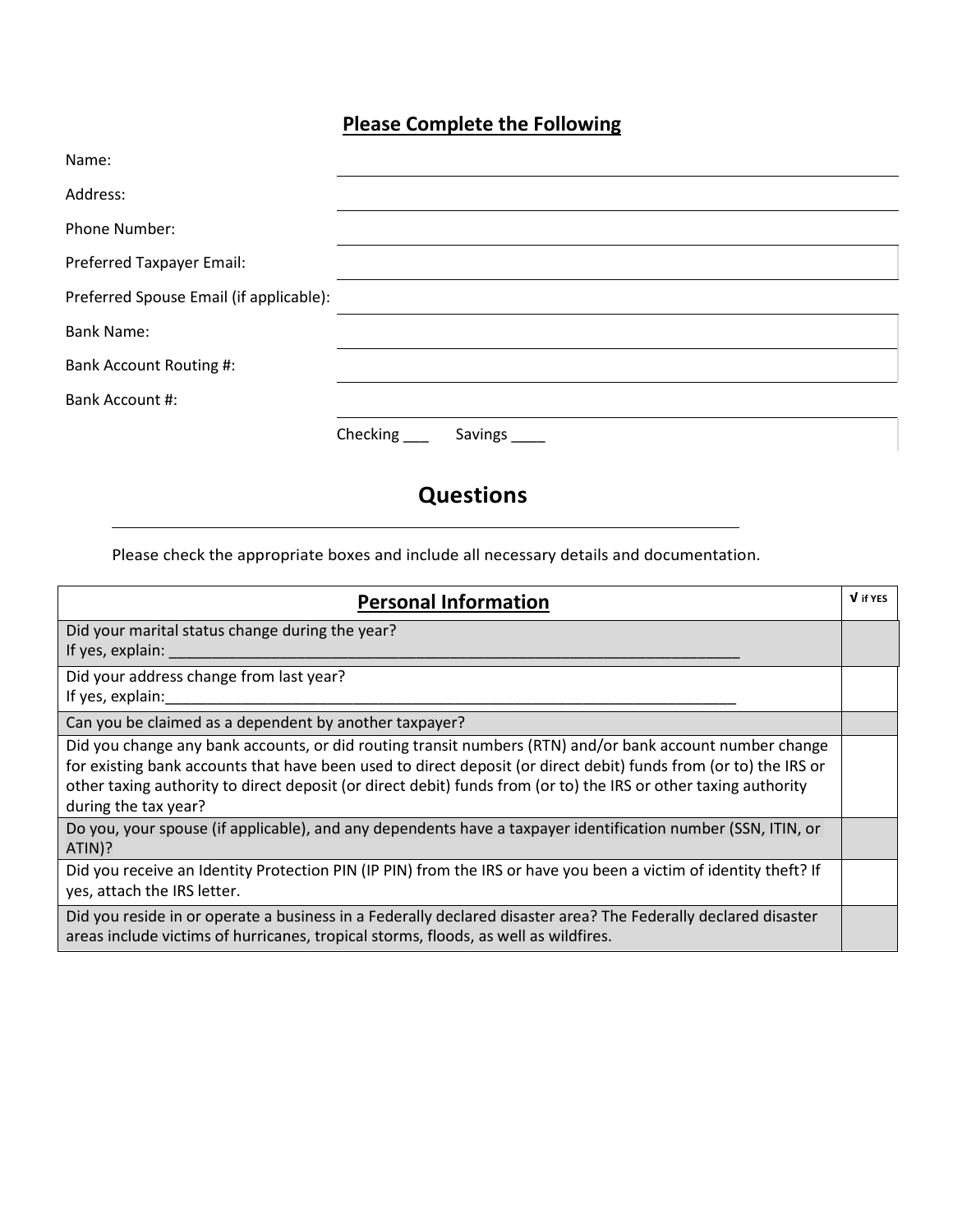| <b>COVID-19 Information</b>                                                                                                                                                     | V if YES |
|---------------------------------------------------------------------------------------------------------------------------------------------------------------------------------|----------|
| Did you receive an Economic Impact Payment (EIP) as reported on Notice 1444?                                                                                                    |          |
| Did you receive a Paycheck Protection Program (PPP) loan?                                                                                                                       |          |
| If yes, did you apply for Paycheck Protection Program (PPP) loan forgiveness?                                                                                                   |          |
| Are you a telecommuting employee that was required to "shelter in place" due to local COVID-19 protocols<br>while working in a state that was not your home state?              |          |
| Did you receive emergency leave sick pay?                                                                                                                                       |          |
| Did you receive emergency family leave wages?                                                                                                                                   |          |
| Did you receive any special unemployment benefits or compensation under the Coronavirus Relief Act during<br>the year?                                                          |          |
| If you are self-employed, were you unable to perform your self-employed activities due to coronavirus related<br>care you needed?                                               |          |
| If you are self-employed, were you unable to perform your self-employed activities due to coronavirus related<br>care you provided to your son or daughter under the age of 18? |          |
| If you are self-employed, were you unable to perform your self-employed activities due to coronavirus related<br>care you provided to another?                                  |          |
| <b>Dependent Information</b>                                                                                                                                                    | V if YES |
| Were there any changes in dependents from the prior year?<br>If yes, explain:                                                                                                   |          |
| Do you have any children under age 19 or a full-time student under age 24 with unearned income in excess of<br>\$2,200?                                                         |          |
| Do you have dependents who must file a tax return?                                                                                                                              |          |
| Did you provide over half the support for any other person(s) other than your dependent children during the<br>year?                                                            |          |
| Did you pay for child care while you worked, looked for work, or while a full-time student?                                                                                     |          |
| Did you pay any expenses related to the adoption of a child during the year?                                                                                                    |          |
| If you are divorced or separated with child(ren), do you have a divorce decree or other form of separation<br>agreement which establishes custodial responsibilities?           |          |
| Did any dependents receive an Identity Protection PIN (IP PIN) from the IRS or have they been a victim of<br>identity theft? If yes, attach the IRS letter.                     |          |
| <b>Purchases, Sales and Debt Information</b>                                                                                                                                    | V if YES |
| Did you start a new business or purchase rental property during the year?                                                                                                       |          |
| Did you sell, exchange, or purchase any assets used in your trade or business?                                                                                                  |          |
| Did you acquire a new or additional interest in a partnership or S corporation?                                                                                                 |          |
| Did you sell, exchange, or purchase any real estate during the year?                                                                                                            |          |
| Did you purchase or sell a principal residence during the year?                                                                                                                 |          |
| Did you foreclose or abandon a principal residence or real property during the year?                                                                                            |          |
| Did you acquire or dispose of any stock during the year?                                                                                                                        |          |
| Did you take out a home equity loan this year?                                                                                                                                  |          |
| Did you refinance a principal residence or second home this year?                                                                                                               |          |
| Did you sell an existing business, rental, or other property this year?                                                                                                         |          |
| Did you lend money with the understanding of repayment and this year it became totally uncollectable?                                                                           |          |
| Did you have any debts canceled or forgiven this year, such as a home mortgage or student loan(s)?                                                                              |          |
| Did you purchase a qualified plug-in electric drive vehicle or qualified fuel cell vehicle this year?                                                                           |          |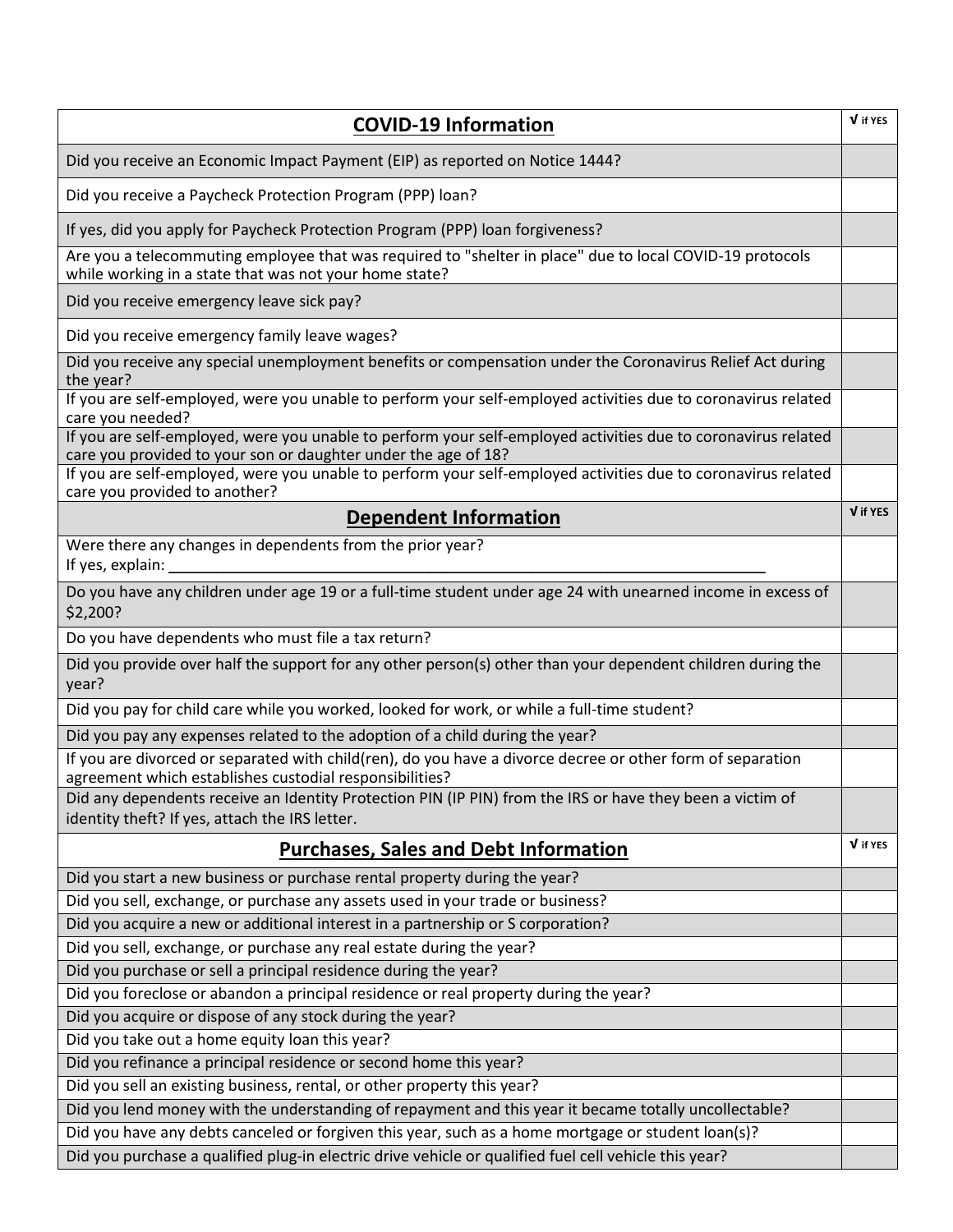| <b>Income Information</b>                                                                                                                                                                               | V if YES |
|---------------------------------------------------------------------------------------------------------------------------------------------------------------------------------------------------------|----------|
| Did you have any foreign income or pay any foreign taxes during the year, directly or indirectly, such as from<br>investment accounts, partnerships or a foreign employer?                              |          |
| Did you receive any income from property sold prior to this year?                                                                                                                                       |          |
| Did you receive any unemployment benefits during the year?                                                                                                                                              |          |
| Did you receive any disability income during the year?                                                                                                                                                  |          |
| Did you receive any Medicaid waiver payments as difficulty of care during the year?                                                                                                                     |          |
| Did you receive tip income not reported to your employer this year?                                                                                                                                     |          |
| Did any of your life insurance policies mature, or did you surrender any policies?                                                                                                                      |          |
| Did you receive any awards, prizes, hobby income, gambling or lottery winnings?                                                                                                                         |          |
| Do you expect a large fluctuation in income, deductions, or withholding next year?                                                                                                                      |          |
| Did you have any sales or other exchanges of virtual currencies, or used virtual currencies to pay for goods or<br>services, or you are holding virtual currencies as an investment?                    |          |
| <b>Retirement Information</b>                                                                                                                                                                           | V if YES |
| Are you an active participant in a pension or retirement plan?                                                                                                                                          |          |
| Did you receive any Social Security benefits during the year?                                                                                                                                           |          |
| Did you make any withdrawals from an IRA, Roth, myRA, Keogh, SIMPLE, SEP, 401(k), or other qualified<br>retirement plan?                                                                                |          |
| If yes, were any withdrawals due to a Federally declared disaster or COVID-19?                                                                                                                          |          |
| If you received any qualified disaster retirement plan distributions, did you repay any of the distributions in<br>2020?                                                                                |          |
| Did you receive any lump-sum payments from a pension, profit sharing or 401(k) plan?                                                                                                                    |          |
| Did you make any contributions to an IRA, Roth, myRA, Keogh, SIMPLE, SEP, 401(k), or other qualified<br>retirement plan?                                                                                |          |
| <b>Education Information</b>                                                                                                                                                                            | V if YES |
| Did you, your spouse, or your dependents attend a post-secondary school during the year, or plan to attend<br>one in the coming year?                                                                   |          |
| Did you have any educational expenses during the year on behalf of yourself, your spouse, or a dependent? If<br>yes, attach any Form(s) 1098-T and receipts for qualified tuition and related expenses. |          |
| Did anyone in your family receive a scholarship of any kind during the year?                                                                                                                            |          |
| If yes, were any of the scholarship funds used for expenses other than tuition, such as room and board?                                                                                                 |          |
| Did you make any withdrawals from an education savings or 529 Plan account?                                                                                                                             |          |
| If yes, were any of these withdrawals rolled over into an ABLE (Achieving a Better Life Experience) account?                                                                                            |          |
| Did you make any contributions to an education savings or 529 Plan account?                                                                                                                             |          |
| Did you pay any student loan interest this year?                                                                                                                                                        |          |
| Did you cash any Series EE or I U.S. Savings bonds issued after 1989?                                                                                                                                   |          |
| Would you like a worksheet to aid in the completion of a Free Application for Federal Student Aid (FAFSA) with<br>the U.S. Department of Education?                                                     |          |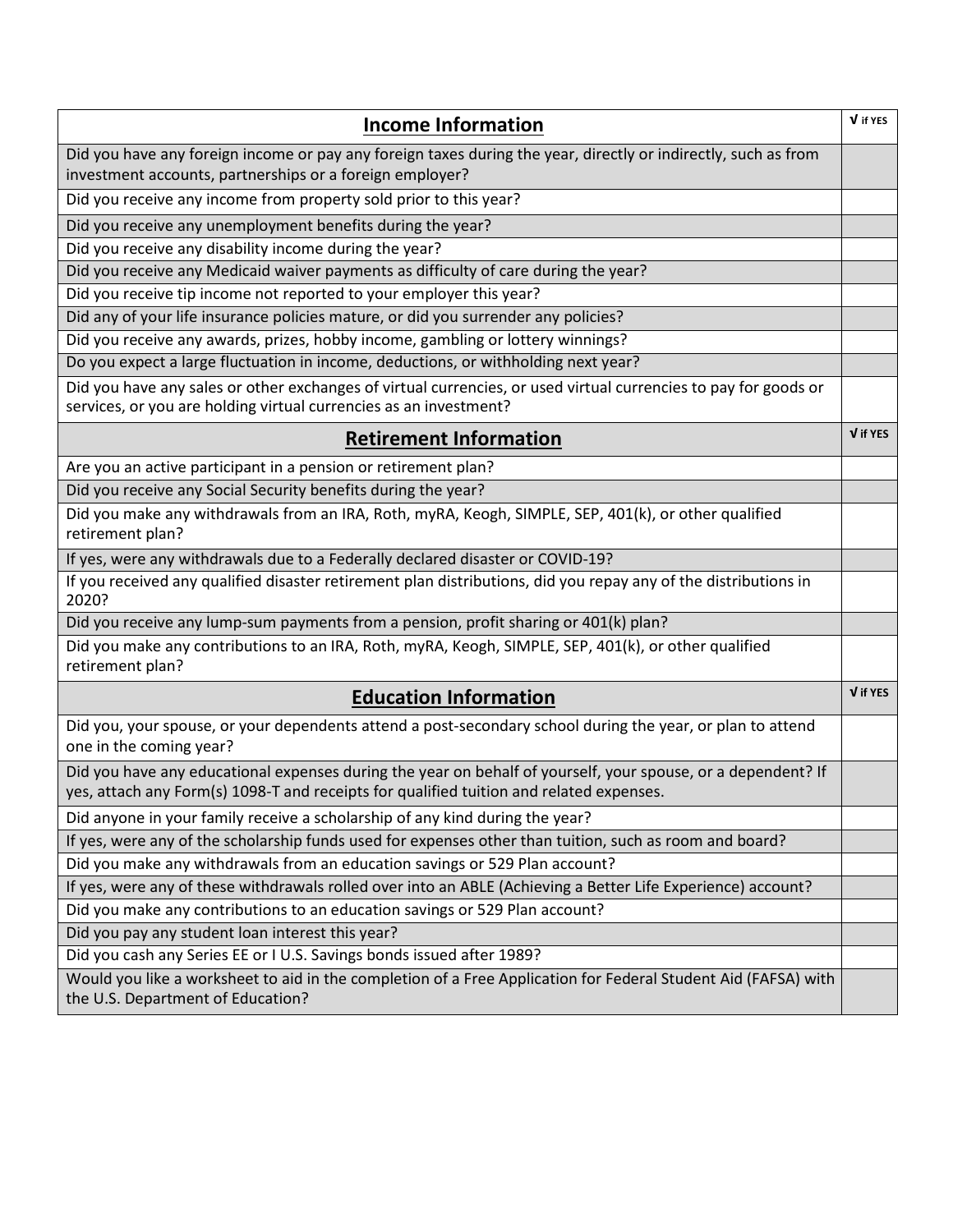| <b>Health Care Information</b>                                                                                                                                                                                                                                                                                                                                     | V if YES |  |
|--------------------------------------------------------------------------------------------------------------------------------------------------------------------------------------------------------------------------------------------------------------------------------------------------------------------------------------------------------------------|----------|--|
| Did you have qualifying health care coverage, such as employer-sponsored coverage or government-<br>sponsored coverage (i.e. Medicare/Medicaid) for your family? "Your family" for health care coverage refers to<br>you, your spouse if filing jointly, and anyone you can claim as a dependent. If yes, attach any Form(s) 1095-B<br>and/or 1095-C you received. |          |  |
| Did you enroll for lower cost Marketplace Coverage through healthcare.gov under the Affordable Care Act? If<br>yes, attach any Form(s) 1095-A received.                                                                                                                                                                                                            |          |  |
| Did you enroll for lower cost Marketplace Coverage through healthcare.gov under the Affordable Care Act and<br>share a policy with anyone who is not included in your family?                                                                                                                                                                                      |          |  |
| Did you make any contributions to a Health savings account (HSA) or Archer MSA?                                                                                                                                                                                                                                                                                    |          |  |
| Did you receive any distributions from a Health savings account (HSA), Archer MSA, or Medicare Advantage<br>MSA this year?                                                                                                                                                                                                                                         |          |  |
| Did you pay long-term care premiums for yourself or your family?                                                                                                                                                                                                                                                                                                   |          |  |
| Did you make any contributions to an ABLE (Achieving a Better Life Experience) account? If yes, attach any<br>Form(s) 5498-QA you received.                                                                                                                                                                                                                        |          |  |
| Did you receive any withdrawals from an ABLE (Achieving a Better Life Experience) account? If yes, attach any<br>Form(s) 1099-QA you received.                                                                                                                                                                                                                     |          |  |
| If you are a business owner, did you pay health insurance premiums for your employees this year?                                                                                                                                                                                                                                                                   |          |  |
| Did you receive any Health Coverage Tax Credit (HCTC) advance payments? If yes, attach any Form(s)<br>1099-H you received.                                                                                                                                                                                                                                         |          |  |
| <b>Itemized Deduction Information</b>                                                                                                                                                                                                                                                                                                                              | V if YES |  |
| Did you incur a casualty or theft loss or any condemnation awards during the year?                                                                                                                                                                                                                                                                                 |          |  |
| If yes, did the loss occur in a Federally declared disaster area?                                                                                                                                                                                                                                                                                                  |          |  |
| Did you pay out-of-pocket medical expenses (Co-pays, prescription drugs, etc.)?                                                                                                                                                                                                                                                                                    |          |  |
| Did you make any cash or noncash charitable contributions (clothes, furniture, etc.)? If yes, please provide<br>evidence such as a receipt from the donee organization, a canceled check, or record of payment, to<br>substantiate all contributions made.                                                                                                         |          |  |
| Did you donate a vehicle or boat during the year? If yes, attach Form 1098-C or other written acknowledgment<br>from the donee organization.                                                                                                                                                                                                                       |          |  |
| Did you pay real estate taxes for your primary home and/or second home?                                                                                                                                                                                                                                                                                            |          |  |
| Did you pay any mortgage interest on an existing home loan? If yes, attach any Form(s) 1098 you received.                                                                                                                                                                                                                                                          |          |  |
| Did you incur interest expenses associated with any investment accounts you held?                                                                                                                                                                                                                                                                                  |          |  |
| Did you make any major purchases during the year (cars, boats, etc.)?                                                                                                                                                                                                                                                                                              |          |  |
| Did you make any out-of-state purchases (by telephone, internet, mail, or in person) for which the seller did<br>not collect state sales or use tax?                                                                                                                                                                                                               |          |  |